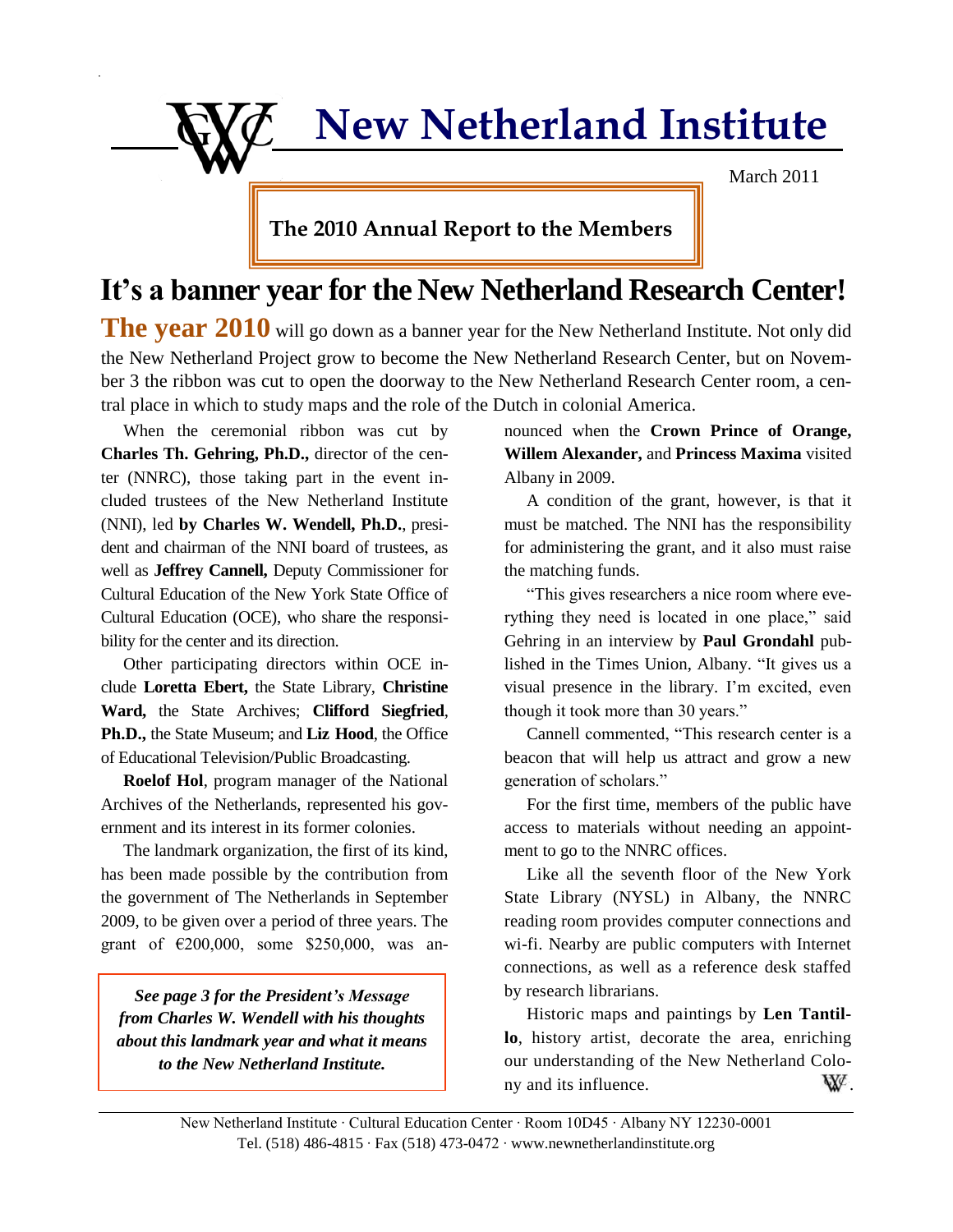# **NNI and NNRC awards make new studies possible**

new group of award recipients will carry on their research, thanks to The New Netherland Institute and the New Netherland Research Center, which begin the year 2011 with the promise of new research by the students of history. For more information about the awards, see the institute's website, [http://www.nnp.org/nni/](http://www.nnp.org/nni/%0bResearch) [Research](http://www.nnp.org/nni/%0bResearch) & Education. A

### **Quinn Library Research Residency Award**

**Chelsea Teale**, a graduate student at Pennsylvania State University, is the recipient of the 2010 Quinn Library Research Residency Award. Her dissertation topic is the colonial Dutch perception and management of wetlands on western Long Island and the Hudson valley.

The award is for \$2,500, the cost of which the Library and NNI share equally.

## **Alice P. Kenney Award**

**Ralph DeGroff** was given the 2010 Kenney Award in recognition of the DeGroff Family's support of the New Netherland Project.

The annual prize of \$1,000 goes to an individual or group which has made a significant contribution to colonial Dutch studies by research, teaching, writing or speaking or in other ways.

### **The Annual Hendricks Award**

The Hendricks Award committee chose **Dirk Mouw** as the 2010 winner for his dissertation "Moederkerk and Vaderland: Religion and Ethnic Identity in the Middle Colonies, 1690-1772."

The award of \$5,000 for a book-length manuscript relating to any aspect of the Dutch colonial experience in North America is endowed by **Dr. Andrew A. Hendricks** of Lumberton, N.C., a descendant of the colonial Dutch.

## **NNRC introduces award program**

The NNRC recently announced the creation of a Senior Scholar in Residence program and two Student Scholar Research Grants, each for work to be performed in 2011.

The Senior Scholar Award of \$30,000 has been given to **Eric Ruijssenaars** of the Netherlands. A graduate of Leiden University, he is a historian and genealogist whose focus will be Abraham Staats, a prominent New Netherlander. The award is available for pre–and post-doctoral students, including independent, non-universityaffiliated persons.

## **NNRC grant recipients are named**

An NNRC Student Scholar Research Grant of \$5,000 has been given to two graduate students**, Alena Buis** of Queens University, Kingston, Ontario, Canada, and **Deborah Hamer** of Columbia University, New York, both Ph.D. candidates.

Buis will examine wills, letters, inventories and other documents in the New York State Library and Archives in Albany in her study of domestic interiors and objects.

Hamer's research focuses on marriage, policies and practices in the Dutch colonies of the W 17th century.

**The Annual Report** is published by the New Netherland Institute to share news of the Institute and the New Netherland Research Center.

Editor: Nancy Johnsen Curran, trustee

New Netherland Institute Cultural Education Center Room 10D45 Albany NY 12230-0001 Tel. (518) 486-4815 ∙ Fax (518) 473-0472 [www.newnetherlandinstitute.org](http://www.newnetherlandinstitute.org/)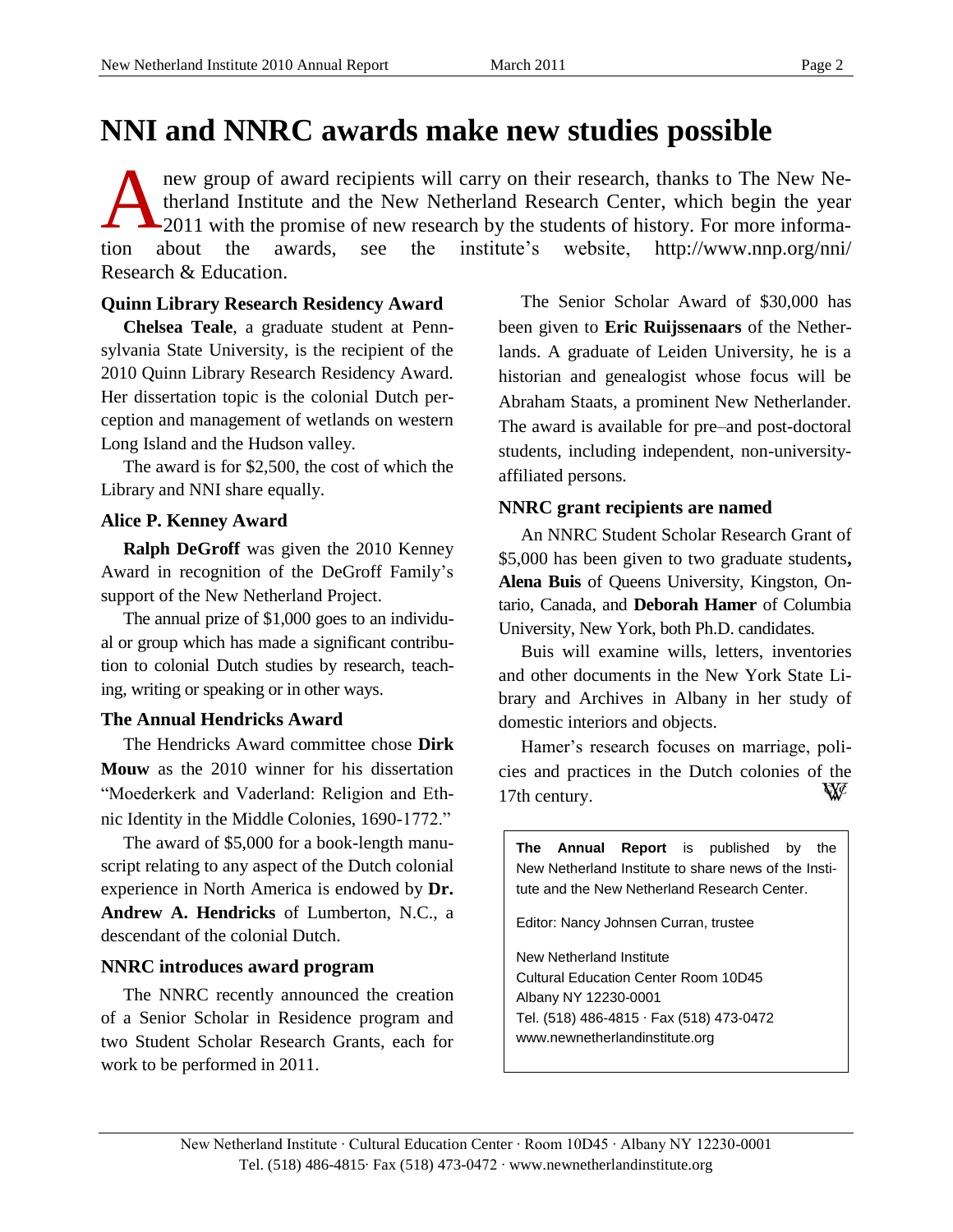# **The mission of publishing the research continues**

he opening of the NNRC was the occasion to introduce a book that continues the commitment to publishing research. **Janny Venema, Ph.D.,** assistant director of the New Netherland Research Center, spoke about the subject of her latest book, ["Kiliaen Van Rensselaer \(1586-1643\): Designing a](http://www.amazon.com/gp/product/9087041969?ie=UTF8&tag=friendsofnewneth&linkCode=as2&camp=1789&creative=9325&creativeASIN=9087041969)  [New World.](http://www.amazon.com/gp/product/9087041969?ie=UTF8&tag=friendsofnewneth&linkCode=as2&camp=1789&creative=9325&creativeASIN=9087041969)" Van Rensselaer was one of the founding directors of the Dutch West India Company and a leading figure in the establishment of the New Netherland Colony. T

Venema places him in the context of the early 1600s, when the Republic of the Seven United Netherlands was at war with Spain.

Although he never actually set foot in the New World, his patroonship, Rensselaerswijck, encompassed much of what is now New York State's capital district and survived as a legal entity until the 1840s.

As the author examines the time and place in which Kiliaen van Rensselaer lived, she gives insight into the powerful role he played in helping to establish a Dutch presence in the New World.

## **"A Beautiful and Fruitful Place" is now available in print**

"A Beautiful and Fruitful Place," Volume 2, contains a collection of Rensselaerswijck Seminar Papers from 1988 to 1997 and is available to order in hard cover and paperback from SUNY Press.

Featuring New Netherland's distinctive regional history as well as the colony's many relationships with Europe and the 17th-century Atlantic world, these cogent and informative papers are indispensable to a better understanding of New Netherland life and legacy.

Editors of the book are **Elisabeth Paling Funk, Ph.D.,** and **Martha Dickinson Shattuck, Ph.D.,**  of the New Netherland Institute.

## *A message from the President*

This is an indeed an exciting year, with the long-planned goal of a research center achieved. Members of the New Netherland Institute take justifiable pride in our role in promoting and supporting the maturation of the Dutch Translation Project through the stage of the New Netherland Project to the landmark establishment of the New Netherland Research Center in the NYS Library.

What does that step mean to us?

We have the privilege of administering the funds bestowed upon the center, modestly claiming a portion of the credit for our tenacity in pursuing the dream.

We have the challenge of raising the required matching funds to validate the Dutch government's pledge.

Embellishing the challenge is the promise of the future. We all at the Institute are energized by the idea that the entity to which we are devoted will develop as a model of rigorous research for counterparts in other nations to adopt.

The Institute continues on course. We go on to more support for scholars, to publications, to events and, yes, to fundraising and recruiting others we know would like to join us.

Well done! Quality pays: let's continue to prove it!

*Charles W. Wendell*

## **Plans for 2011 events**

The New Netherland Institute calendar for 2011 takes us to the north and south extremes of the New Netherland Colony. **The 2011 Annual Meeting** will be in Schenectady May 21 at the Stockade Inn, located in the Stockade Historic District of the host city.

**The 34th New Netherland Seminar** will be in Delaware in mid-September, at the southern end of the colony's borders. The last time the NNI focused on the area was 1988. ₩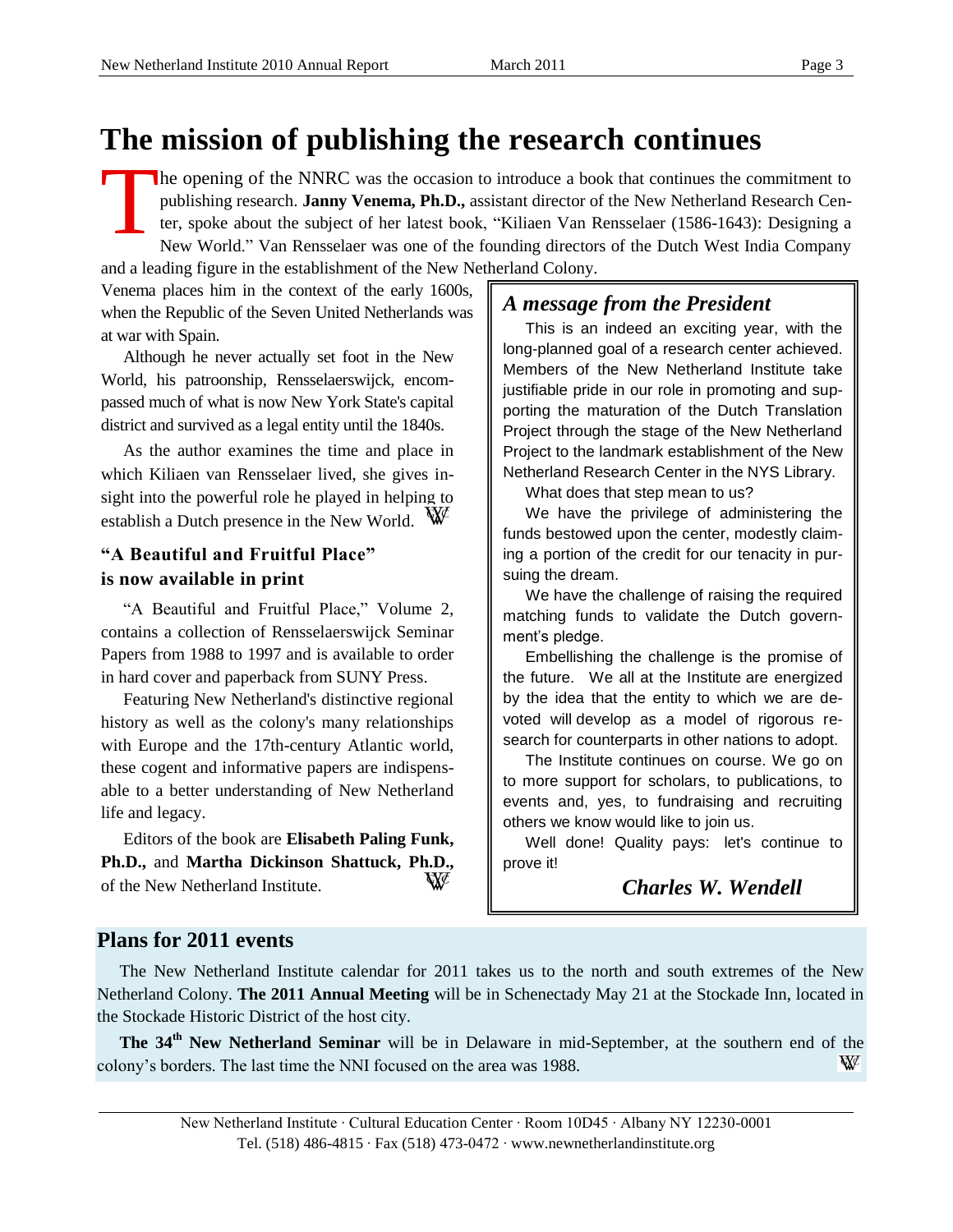# **Mutual Cultural Heritage organization meets in Albany to work out protocols for communications**

epresentatives of former Dutch colonies, including New York, were in Albany for the days preceding the opening of the New Netherland Research Center to convene as a Mutual Cultural Heritage organization. Over the years, the Netherlands has developed close ties with a number of countries. The Dutch government has developed a policy on shared cultural heritage in relation to eight priority countries: Brazil, Ghana, India, Indonesia, Russian Federation, Sri Lanka, South Africa and Surinam. To implement this policy the Dutch government has developed a framework and allocated financial means. R

At the meeting in Albany, an important undertaking was to develop protocols for the MCH website, which is to be the vehicle for distributing digitized documents from the former Dutch colonies. The model will be that of the New York State Archives, adapted by the member nations of the MCH.

Representatives of the New Netherland Institute attended as observers, including **Charles W.**  W **Wendell** and **William Greer.**

## **Education is part of the mission**

The Education Committee of the New Netherland Institute continues to increase awareness of New Netherland's contribution to New York State, especially by supplying curriculum design elements.

Some of the institute's educational publications from earlier years are being scanned and will be available online as the publication list grows. A printed seventh-grade curriculum guide is available in limited quantity.

The NNI acts as a clearinghouse for educational materials treating the early history of the New Netherland Colony and its Dutch settlers. Educators are invited to contribute their suggestions to a bibliography posted on the institute's website.

### **Finding New Netherland ancestors**

A strong interest in family history brings many people to join the New Netherland Institute. Genealogy questions are handed on to a board member when inquiries are received.

Recent queries include these challenges:

- Making a family's connection back to Phillippe Wiltse of New Netherland.
- Finding the origins of a Revolutionary War soldier from a Palatine family. This project required the unique resources of the NNRC to decipher the family records.

As part of NNI's education strand, **Theodore P. Wright Jr., Ph.D.,** and **Nancy Johnsen Curran** gave talks during 2010 on genealogy topics.

Wright gave a presentation as part of the New York State Library's noontime series to an enthusiastic audience learning how to do research about New Netherland ancestors.

Curran spoke to the Dutch Settlers Society of Albany, illustrating Internet searching as well as basic methods and more specific resources, such as naming conventions, wills and deeds and resources at the NYS Library in Albany.

## *What does that logo mean, anyway?*

**GWC** was the logo of the West India Company, often branded into shipping containers to identify



ownership. The letters stand for *Geoctroyeerde Westindische Companie,* Chartered West India Company.

The West India Company was a trading and colonizing company chartered by the States-General of the Dutch republic in 1621 and organized in 1623. Through its agency New Netherland was founded.

The New Netherland Institute has adopted the logo as our own.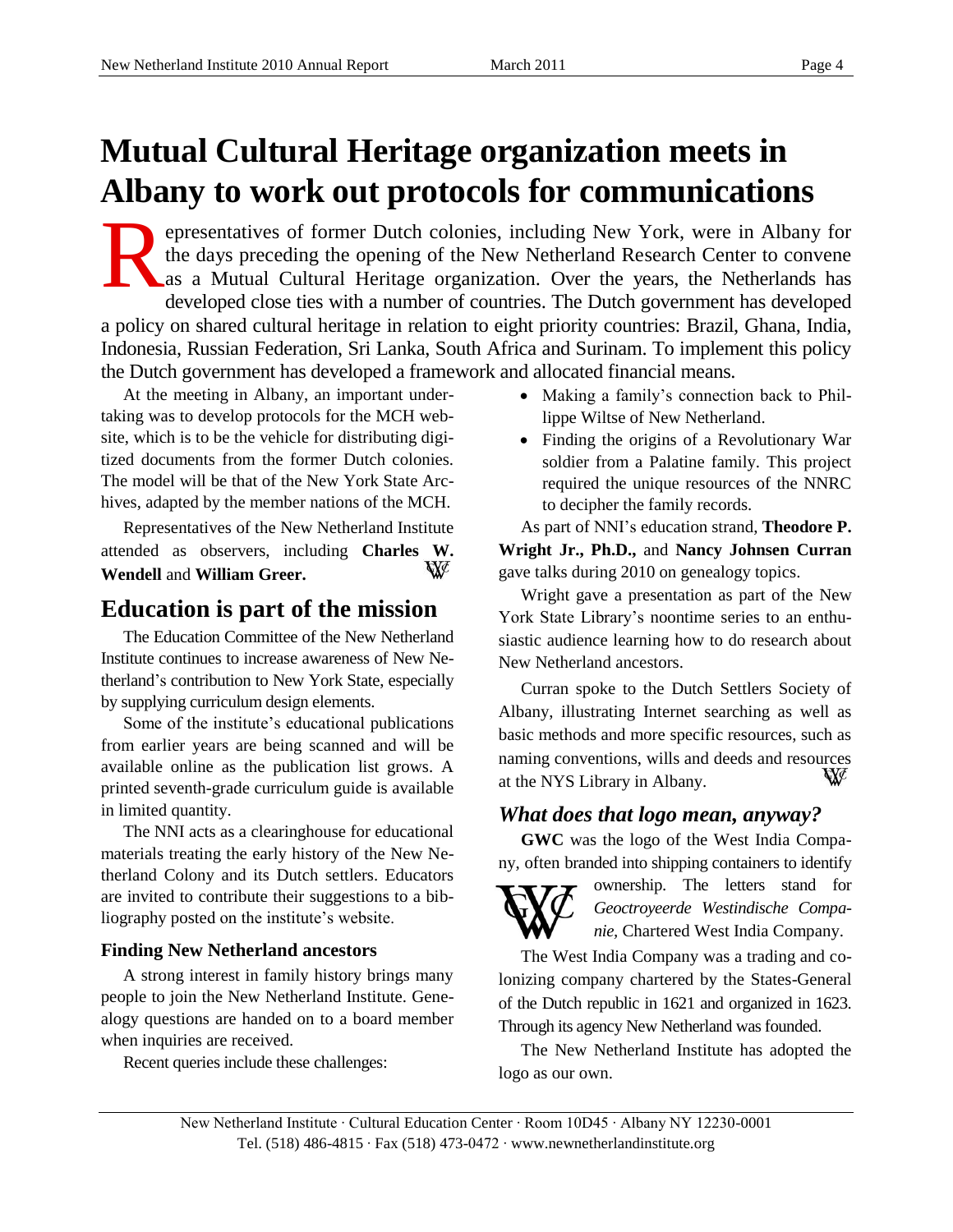# **Digital publication is added to NNI website: the Register of the Provincial Secretary**

historic work that has long been out of print and inaccessible to researchers is now available to the public on the institute website. The NNI and the NNRC have made available this seminal historic work, the first volume of the Register of the Provincial Secretary. The Provincial Secretary was responsible for recording the proceedings of the high council and maintaining these archives for future reference. A

In the 19th century, **E. B. O'Callaghan**, archivist of the state of New York, decided that the Dutch records could be organized more logically. His "improvement" was to tear the books apart and rearrange the documents according to genre. The original 49 books became 23 volumes, each containing a specific type of document.

Some years later another translator, **A. J. F. van Laer,** librarian and archivist of New York State, judged O'Callaghan's work to be unreliable and undertook a new translation.

## *In spite of the fire*

By 1911 Van Laer had completed translation of the first volume. However, the translation and the original records were lying on his desk when a disastrous fire broke out in the State Library a hundred years ago in March 1911. Van Laer's work was destroyed, together with the Dutch originals.

All that remains of Dutch originals is transcription of documents 95-143, which Van Laer happened to have at his house.

To continue his projected new translation, Van Laer had to use the surviving O'Callaghan translation. However, as the Dutch originals were still fresh in his mind, he was able to correct O'Callaghan's translation in extensive footnotes.

Van Laer eventually also translated the next three volumes ("Registers" for 1642-47 and 1648- 57, and "Council Minutes" for 1638-49) as arranged by O'Callaghan. These were not published until 1973, several years after his death in 1955.

Minor changes only have been made to the text and to Van Laer's notes, and corrections are incorporated according to Van Laer's notations. Future volumes will consist of scans of the original documents, transcriptions of the Dutch, and translations with annotations.

To learn more about accessing the publication and the extant transcriptions on the web, go to [www.nnp.org/nnrc/Documents/vanLaer/index.](http://www.nnp.org/nnrc/Documents/vanLaer/index.%0bhtml) W [html](http://www.nnp.org/nnrc/Documents/vanLaer/index.%0bhtml).

## **Projects in progress**

**Dr. Gehring,** director of the NNRC, reports that projects underway at the center include:

- online publication of the New Netherland Papers of Hans Bontemantel, a director of the West India Company.
- conservation, transcription, translation and publication of the memorandum book of Antonie de Hooges, business manager of Rensselaerswijck. The entries between 1643 and 1648 contain details of some 64 business and other transactions in the Dutch settlement. The 49 double-sided leaves have been conserved and are being scanned.
- update of the Guide to Dutch Manuscripts Relating to New Netherland in United States Repositories, which Gehring completed 30 years ago.
- translation of Volume 8 of the Minutes 1656-1658.
- digitized publication of Volume II, Register of W the Provincial Secretary 1642-1647.